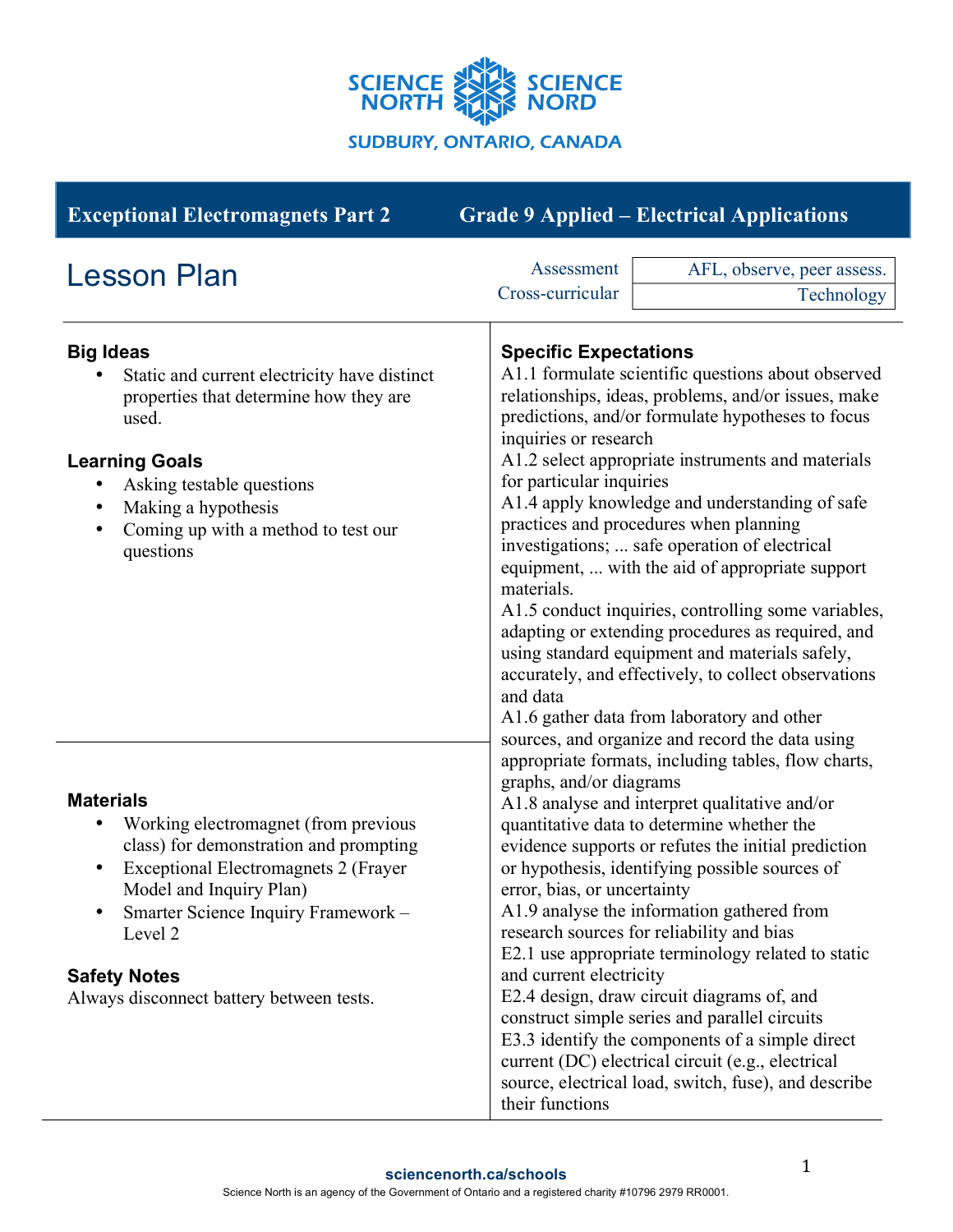## **Description**

This is **lesson two** of a series of three lessons on electromagnets. The students create a plan to test a dependent variable of their choosing. Students should have a basic understanding of series circuits, electric current, battery function, and properties of conductors. They should have completed Exceptional Electromagnets Part 1, making an electromagnet.

## **Introduction**

- Students will consolidate their previous learning of electromagnets using the 'Frayer Model' as a framework.
- Students should each receive a copy of the 'Frayer Model' template and should work individually or in small groups to complete by leveraging their understanding from the previous lesson (see Exceptional Electromagnets! Part 1).
	- o If possible, projecting the Frayer Model on a whiteboard or smartboard and having groups come up to add their "best" information may be valuable.
	- o Students may benefit from the teacher providing examples as prompts (see the teacher solutions on page 2 of the 'Frayer Model'). For further consolidation, answers may be discussed as a class.

## **Action**

- Students will be formed into groups for completing an inquiry project. Groups of 3 are likely ideal while groups of 4 or greater are likely too large.
- Each group will be provided with some green sticky notes and some blue sticky notes as well as with paper copies of the Smarter Science Inquiry Framework, level 2 posters which can be found here: http://smarterscience.youthscience.ca/, or see link in Additional Resources.
	- o If possible, the teacher should project the Smarter Science Framework or hang as large posters throughout this exercise.
- The teacher will instruct students to take their green sticky notes and write something that they observed when using their electromagnets the previous day.
	- o Examples may be "The paperclips stuck to the nail", "the magnet didn't make any noise", "the battery warmed up", "when the wire was disconnected, the paperclips fell" etc.
	- o Students will write ONE observation per sticky note and place it on the communal class poster (if available) in the step 1 box titled "what did I observe".
	- o If students see a nearly identical observation they should cover it with their own sticky note. The teacher should read aloud the class observations.
	- o This will form the basis for developing a Dependent Variable to test.
- Students will take their blue sticky notes and write a "What am I wondering" response for the blue box in step 1.
	- o Responses may require prompting and may include "Does the number of wire loops change how strong the magnet is?", "Can you put something else in for the nail?", "Does the size of the battery matter?", "Does an electromagnet work on all metal?".
	- o The teacher should discuss and prompt as necessary.